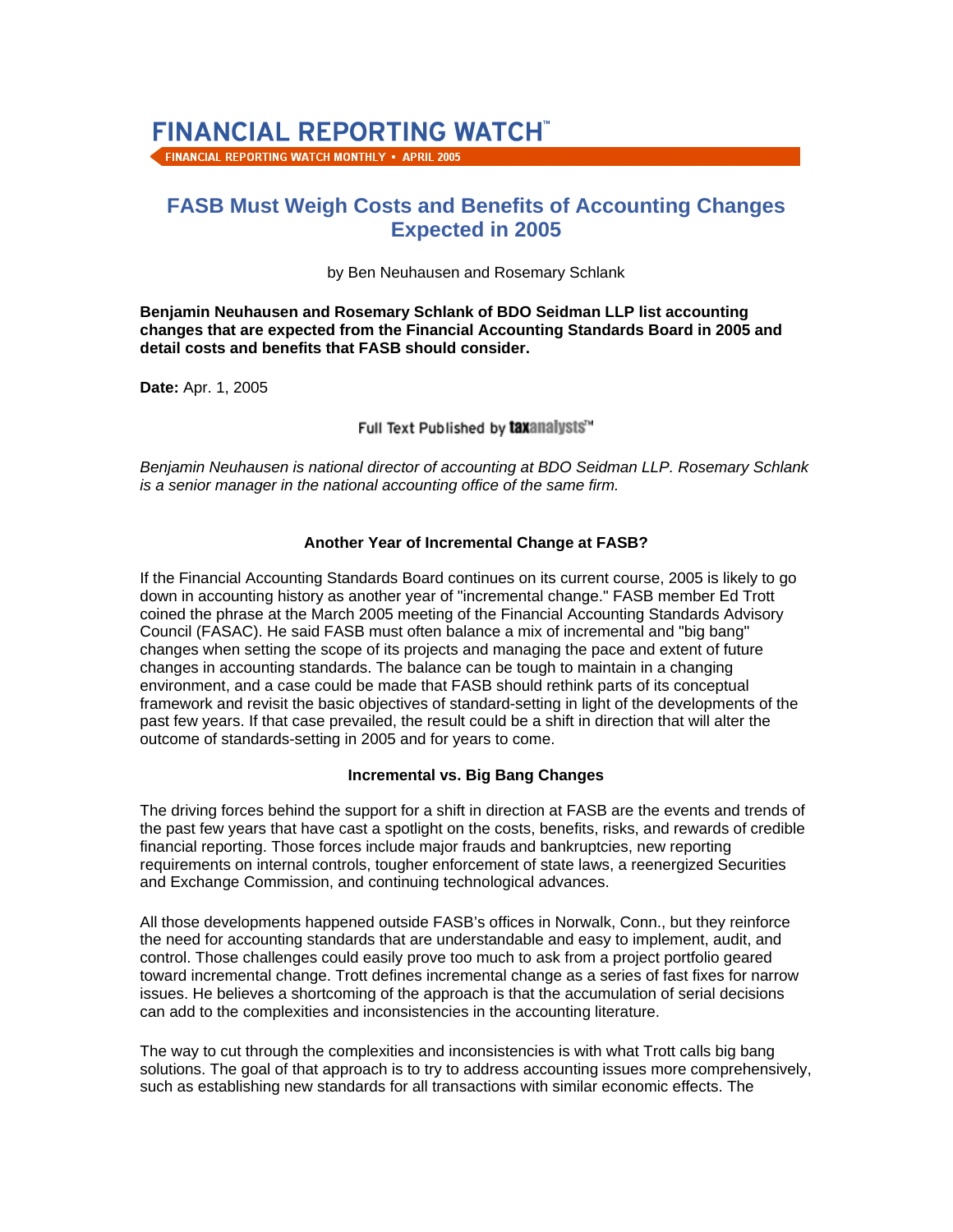problem with big bangs is that the needed improvements often take longer, and the costs and risks can be more visible and easier for critics to identify and oppose.

#### **Building on Breakthroughs**

Visibility aside, the bottom line is that regardless of which approach is used--big bang or incremental--any new accounting standard can prove costly to implement, and the costs can outweigh the benefits. Conceptually, it would seem FASB should have a long-term plan that would include some process for managing that risk. If it does, board members have not yet revealed that plan to their constituents. It's not too late for the board to alter the near-term outcomes of expected changes by building on the breakthroughs of the past few years and factoring into FASB's decisions a more rigorous and comprehensive cost/benefit analysis.

Below are a few accounting changes expected in 2005, along with our thoughts on the costs and benefits that should be considered.

# **1. The Promise of Principles-Based Standards**

The elusive goal of principles-based standards will help shape standards issued in 2005 and beyond. We expect FASB will continue to look for ways to make its standards less rules-based and more principles-based or objectives-oriented.

But real progress will demand more innovative thinking to define the goals and measure the risks and rewards more precisely. Today's renewed emphasis on internal controls may pay unexpected dividends in that regard. In the past, some standards may have been rushed into effect, resulting in transition times that are too short to put the needed controls in place. Others may have required processes or systems that were costly to control and audit.

FASB's cost/benefit analysis should include the risks and consequences of making the wrong judgment or arriving at the wrong interpretation, despite a good-faith attempt to comply with principles-based standards. Just as important, the benefits analysis should focus on the needs of the users of financial statements, as well as the cost of increased complexity to everyone involved in the financial reporting process. It should also consider the values of different types of information to different classes of users, rather than weight the benefits to one class of users more heavily than others.

# **2. More Changes From International Convergence**

The application of a more rigorous cost/benefit analysis will be especially important when weighing the need for additional projects designed to converge U.S. standards with international standards. The entire process of convergence is likely to create an ongoing source of incremental change that adds to the burden on private, small, and midsize companies and causes complexities for large companies as well. Here are some examples:

- Accounting Changes. An exposure draft on accounting changes and error corrections was released in late 2003. If adopted as a final standard, the proposed standard would require that voluntary changes in accounting policies be applied by retrospective application and that retrospective application be used as the standard transition method for new accounting standards, unless a new pronouncement contains other transition guidance. The proposal has met with resistance from those who fear restatement has taken on unfavorable connotations among users of financial statements. The concern is that these perceptions can be strong enough to outweigh any benefits of convergence on the issue.
- Research and Development. Although no timetable has been set, FASB agreed in 2004 to try to eliminate differences with the international accounting standard for research and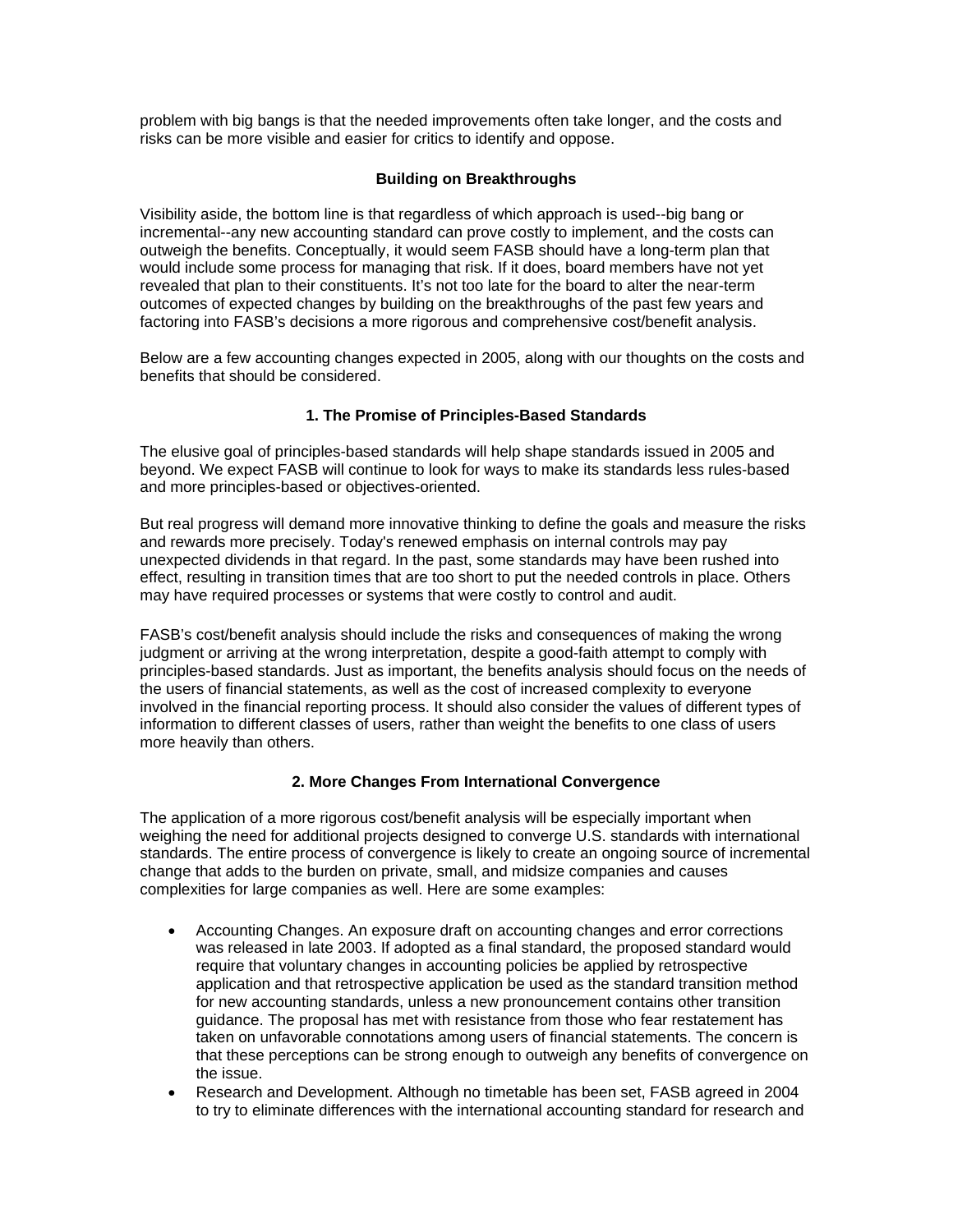development. The focus is on the requirements for initial recognition of intangible assets acquired in transactions other than a business combination. A basic difference between U.S. GAAP and International Financial Reporting Standards is that the international standard distinguishes between research and development and sometimes requires capitalization of development costs, whereas U.S. GAAP makes no distinction between research and development and generally requires both types of costs to be expensed when incurred. The two boards may try to build on the thinking in FASB Statement No. 86, "Accounting for the Costs of Computer Software to Be Sold, Leased or Otherwise Marketed," as a framework for capitalizing internally generated intangible assets.

• Income Taxes. An exposure draft on accounting for income taxes is expected in 2005. The purposes of the draft are to (1) eliminate some of the exceptions to the comprehensive deferred tax asset and liability principles of Statement 109 (for example, FASB has tentatively decided to eliminate the exceptions for intercompany transfers and foreign currency translation), and (2) address some structural differences with the international standard. Those differences involve the use of backward tracing for interperiod tax allocation and the deferred tax assets arising in asset acquisitions other than a business combination. Convergence on income taxes may prove difficult as the standards continue to respond to other events and trends. FASB also plans to issue an interpretation to address the accounting for uncertain tax positions in 2005.

#### **3. More Consistent Accounting for Uncertain Tax Positions**

FASB's project on uncertain tax positions was undertaken to eliminate diversity in how companies account for tax-advantaged transactions. The important issue is how to handle positions taken on tax returns that may not be ultimately sustained on audit. That issue is complicated by the fact that the probability of sustainability can change over time in response to changes in judgments and IRS interpretations.

FASB is thinking of the issue as one of how to measure uncertainty when its fair value model doesn't apply. The board has tentatively concluded that the appropriate surrogate model would involve recognition of tax benefits when they are probable of being sustained upon examination by the taxing authorities; conversely, derecognition would occur when it is more likely than not that the position won't be sustained.

The model responds to concerns raised by the SEC in late 2003 about realization of aggressive tax positions. The potential benefits include more consistency in how public companies report those positions. However, the costs can be substantial for some companies, especially given the tentative disclosure requirements.

Under FASB's model, companies would have to disclose any tax benefit that was filed in the company's tax return but is not probable of realization. In making those disclosures, companies would have to assume the return will be audited by the IRS, meaning they would be precluded from factoring into their calculations the possibility that an exposure may go undetected.

Although no formal proposal has yet been issued, FASB has already received unsolicited letters commenting on the likelihood of providing a road map for IRS audits. Other relevant costs include the level of documentation that would be required to make the reporting auditable. If there is no clear tax law or tax case citation, companies may have to incur costs for transfer pricing studies, opinion letters from lawyers, or other forms of documentation that would then have to be reviewed by the company's auditor. One bright spot is that FASB has moved away from its earlier proposal to require companies to reaffirm the probability of realization annually. Even so, a comprehensive analysis of the costs and benefits will be very difficult.

FASB has instructed the staff to draft a proposed interpretation for vote by written ballot, and issuance is expected shortly.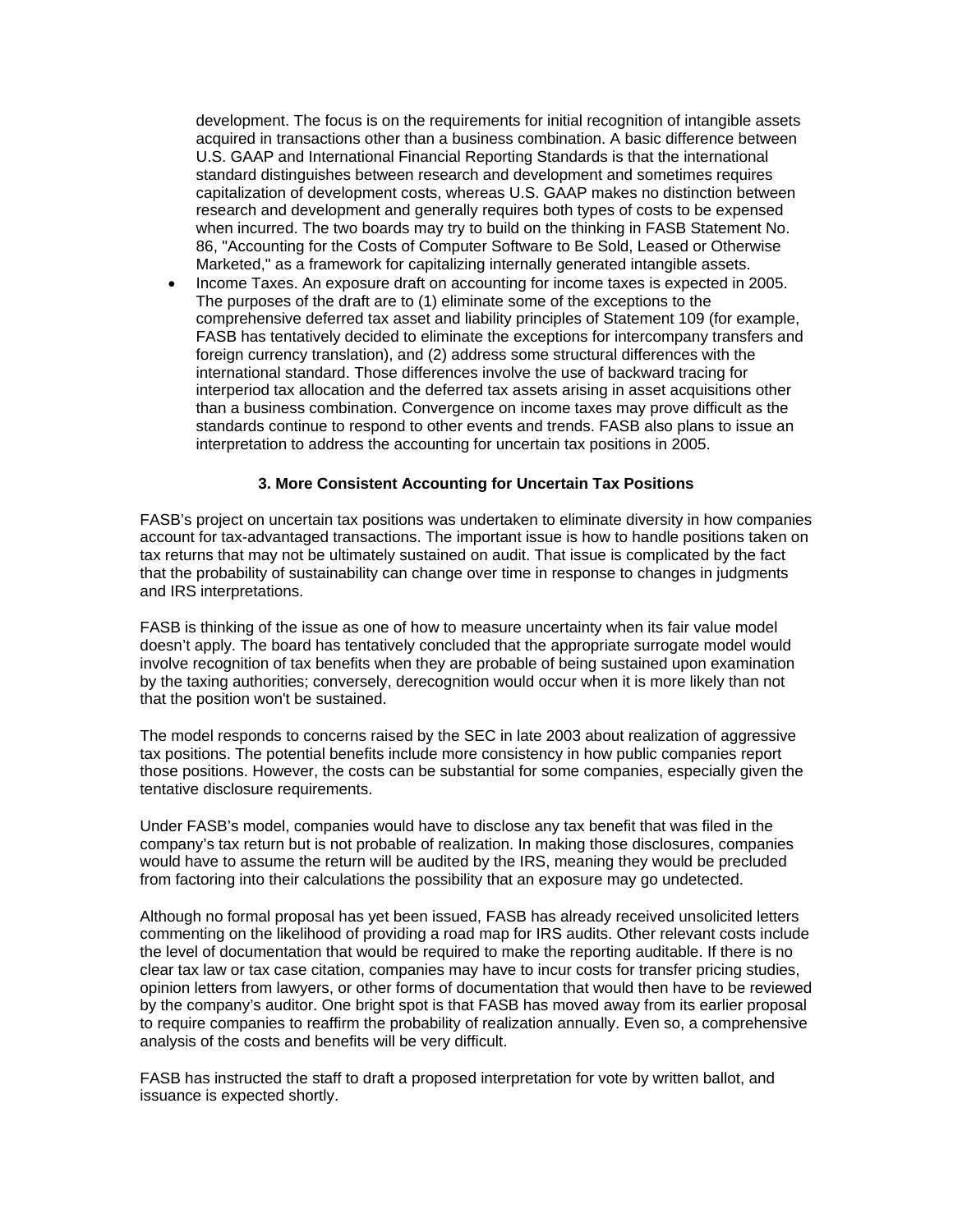#### **4. A Bridge for the Gaps in Fair Value Measurement**

The use of fair value measurement is an area in which the costs and benefits have been difficult to measure. In what some have likened to the calm before the storm, FASB in 2004 released an exposure draft of a proposed statement on fair value measurement. The intent of the proposed statement is not to introduce any new requirements for the use of fair value, but to provide uniform guidance on the definition and measurement of fair value.

The number of statements that require the use of fair value continues to grow, and the concept of fair value continues to evolve. FASB believed it was time to bridge the gaps in the literature and reconcile the inconsistencies that have developed. Critics of fair value measurement fear that, if and when a final statement is issued, it may serve as a signal to expand the use of this principle and move more elements of financial reporting into the world of fair value measurement. We are encouraged by the body of literature that is developing around the auditing of fair values. We hope the use of fair values won't be expanded without weighing all the relevant risks and rewards in a rigorous cost/benefit analysis.

# **5. New Rules for Contingent Asset Retirement Obligations**

In 2004 FASB issued an exposure draft of a proposed Interpretation on Accounting for Conditional Asset Retirement Obligations. The biggest change in practice that would result from the draft is that the fair value of a conditional asset retirement obligation would be recognized when the obligation is incurred or as soon as the liability's fair value can be reasonably estimated.

A conditional asset retirement obligation is a legal obligation to take some actions if and when a tangible long-lived asset is retired. An example would be the legal obligation to remove and dispose of asbestos when a building is renovated or demolished. In that example, the asset retirement activity is viewed as conditional because it depends on a future event--renovation or demolition.

Current practice regarding those obligations is mixed. Some companies interpret Statement 143 and Concepts Statement 6 to say that no liability exists until the triggering event becomes probable. Others have interpreted the literature to say that a liability exists and the probability of the triggering event affects the amount of the liability. The exposure draft embraces the second interpretation (that is, a liability exists because of the legal obligation, and that probability affects the measurement of the liability at fair value). In effect, this is a purer fair value model.

Despite its seemingly purer conceptual basis, the use of fair values for conditional future events is not without hazards, mostly because it introduces into the financial statements more risks and uncertainties associated with future events. Companies are protected from liability by the safe harbor for forward-looking information provided in the Private Securities Litigation Act of 1995, if they use appropriate cautionary language to identify the risks and uncertainties. But that safe harbor does not extend to financial statements. Because the cost of making a good-faith mistake could be substantial, we believe the risk should be weighed carefully against the benefits.

# **6. Changing the Model for Business Combinations**

Similar to the position taken by FASB on contingent asset retirement obligations, the tentative conclusions of Phase II of the FASB business combinations project reflect a more purist fair value approach. That is reflected in the potential changes proposed for application of the purchase method and for minority interests.

• Potential Changes in Applying the Purchase Method of Accounting for Business Combinations. FASB's current thinking is that future accounting for business